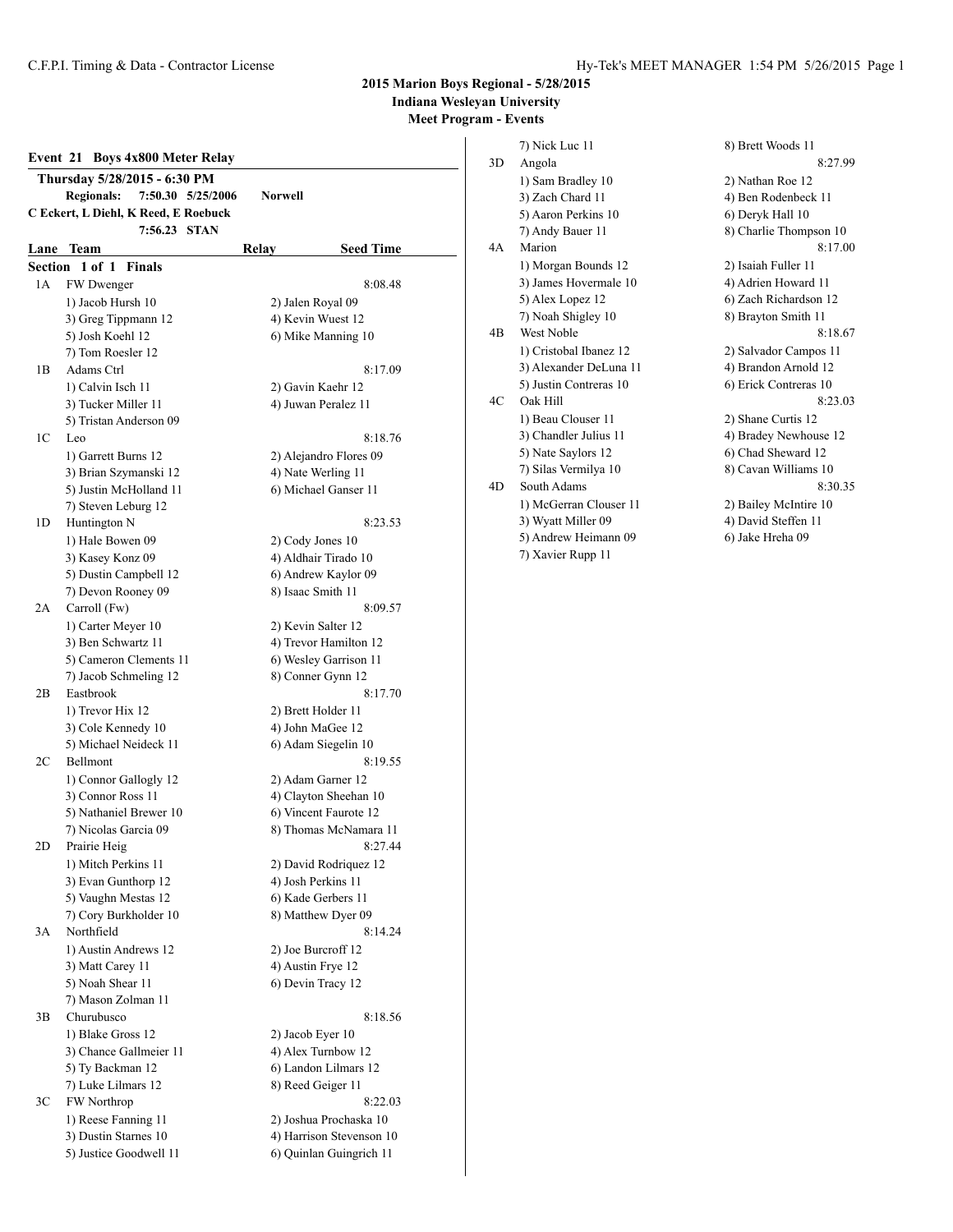### **2015 Marion Boys Regional - 5/28/2015**

**Indiana Wesleyan University**

**Meet Program - Events**

| <b>Event 2 Boys 100 Meter Dash</b>                           |                                                   |       |             |                      |                  |             |  |  |  |  |  |  |
|--------------------------------------------------------------|---------------------------------------------------|-------|-------------|----------------------|------------------|-------------|--|--|--|--|--|--|
|                                                              | 9 Advance: Top 2 Each Heat plus Next 5 Best Times |       |             |                      |                  |             |  |  |  |  |  |  |
| Thursday 5/28/2015 - 6:45 PM                                 |                                                   |       |             |                      |                  |             |  |  |  |  |  |  |
| 10.59 5/27/2010<br><b>Regionals:</b><br><b>Ouinton Jones</b> |                                                   |       |             |                      |                  |             |  |  |  |  |  |  |
|                                                              |                                                   | 11.09 | <b>STAN</b> |                      |                  |             |  |  |  |  |  |  |
| Lane                                                         | <b>Name</b>                                       |       |             | Yr School            | <b>Seed Time</b> |             |  |  |  |  |  |  |
| Heat                                                         | 1 of 2 Prelims                                    |       |             |                      |                  |             |  |  |  |  |  |  |
| 1                                                            | Lindon McDonald                                   |       | 11          | Westview             | 11.51            |             |  |  |  |  |  |  |
| $\overline{c}$                                               | Will Collins                                      |       | 12          | Marion               | 11.33            |             |  |  |  |  |  |  |
| 3                                                            | Carlos Sanchez                                    |       | 11          | Homestead            | 11.24            |             |  |  |  |  |  |  |
| 4                                                            | Kameron Joyner                                    |       | 12          | <b>FW South Side</b> | 10.91            | <b>STAN</b> |  |  |  |  |  |  |
| 5                                                            | D'Wayne Eskridge                                  |       | 11          | Bluffton             | 10.84            | <b>STAN</b> |  |  |  |  |  |  |
| 6                                                            | Jordan Schmeling                                  |       | 10          | Carroll (Fw)         | 11.11            |             |  |  |  |  |  |  |
| 7                                                            | <b>Trenton Bonner</b>                             |       |             | 09 Leo               | 11.31            |             |  |  |  |  |  |  |
| 8                                                            | David Turner                                      |       | 11          | <b>FW</b> Snider     | 11.41            |             |  |  |  |  |  |  |
|                                                              | Heat 2 of 2 Prelims                               |       |             |                      |                  |             |  |  |  |  |  |  |
| 1                                                            | Elijah Wallace                                    |       | 10          | Lakeland             | 11.54            |             |  |  |  |  |  |  |
| $\overline{c}$                                               | <b>Bradley Martin</b>                             |       | 11          | <b>West Noble</b>    | 11.33            |             |  |  |  |  |  |  |
| 3                                                            | Jashawn Scott                                     |       | 12          | FW Wayne             | 11.24            |             |  |  |  |  |  |  |
| 4                                                            | Jeffrey Kerlegrand                                |       | 12          | <b>FW Northrop</b>   | 11.03            | <b>STAN</b> |  |  |  |  |  |  |
| 5                                                            | Justin Becker                                     |       | 09          | Carroll (Fw)         | 10.68            | <b>STAN</b> |  |  |  |  |  |  |
| 6                                                            | Chris Ferrell                                     |       | 10          | FW Bishop Luers      | 11.14            |             |  |  |  |  |  |  |
| 7                                                            | Jashawn Ellington                                 |       | 12          | <b>FW North Side</b> | 11.26            |             |  |  |  |  |  |  |
| 8                                                            | Conner Wike                                       |       | 12.         | Marion               | 11.41            |             |  |  |  |  |  |  |
|                                                              |                                                   |       |             |                      |                  |             |  |  |  |  |  |  |

### **Event 13 Boys 110 Meter Hurdles**

|                | 9 Advance: Top 2 Each Heat plus Next 5 Best Times                                                             |  |  |    |                        |                  |             |  |  |  |  |
|----------------|---------------------------------------------------------------------------------------------------------------|--|--|----|------------------------|------------------|-------------|--|--|--|--|
|                | Thursday 5/28/2015 - 6:55 PM<br><b>Rod Woodson</b><br><b>Regionals:</b><br>13.71 1983<br>14.85<br><b>STAN</b> |  |  |    |                        |                  |             |  |  |  |  |
| Lane           | Name                                                                                                          |  |  |    | Yr School              | <b>Seed Time</b> |             |  |  |  |  |
| Heat           | 1 of 2 Prelims                                                                                                |  |  |    |                        |                  |             |  |  |  |  |
| 1              | Derrick Randall                                                                                               |  |  | 12 | Oak Hill               | 15.78            |             |  |  |  |  |
| 2              | <b>Ashton Needler</b>                                                                                         |  |  | 12 | Eastbrook              | 15.38            |             |  |  |  |  |
| 3              | <b>Brandon Olvera</b>                                                                                         |  |  | 11 | FW Northrop            | 15.19            |             |  |  |  |  |
| 4              | Alex Koenemann                                                                                                |  |  | 11 | FW Concordia           | 14.88            |             |  |  |  |  |
| 5              | Mat Bolan                                                                                                     |  |  | 12 | Angola                 | 14.57            | <b>STAN</b> |  |  |  |  |
| 6              | Peter Beier                                                                                                   |  |  | 12 | FW Dwenger             | 15.13            |             |  |  |  |  |
| 7              | Adrian Springer                                                                                               |  |  | 12 | Churubusco             | 15.36            |             |  |  |  |  |
| 8              | Mikeal Griggs                                                                                                 |  |  | 11 | New Haven              | 15.69            |             |  |  |  |  |
| Heat           | 2 of 2 Prelims                                                                                                |  |  |    |                        |                  |             |  |  |  |  |
| 1              | Alex Maldeney                                                                                                 |  |  | 11 | <b>FW Bishop Luers</b> | 16.37            |             |  |  |  |  |
| 2              | Gunnar Goebel                                                                                                 |  |  | 12 | Homestead              | 15.56            |             |  |  |  |  |
| 3              | Kaleb Johnson                                                                                                 |  |  | 11 | Carroll (Fw)           | 15.24            |             |  |  |  |  |
| $\overline{4}$ | Sheldon Shearer                                                                                               |  |  | 11 | Churubusco             | 15.09            |             |  |  |  |  |
| 5              | Bijay Stephens                                                                                                |  |  | 11 | FW Northrop            | 14.49            | <b>STAN</b> |  |  |  |  |
| 6              | Payton Shrock                                                                                                 |  |  | 12 | West Noble             | 15.10            |             |  |  |  |  |
| $\tau$         | <b>Tanner Raatz</b>                                                                                           |  |  | 10 | Lakeland               | 15.33            |             |  |  |  |  |
| 8              | Desmond Carter                                                                                                |  |  | 11 | Bluffton               | 15.62            |             |  |  |  |  |

### **Event 4 Boys 200 Meter Dash**

| 9 Advance: Top 2 Each Heat plus Next 5 Best Times |                              |       |                 |    |                      |                  |             |  |  |  |
|---------------------------------------------------|------------------------------|-------|-----------------|----|----------------------|------------------|-------------|--|--|--|
|                                                   | Thursday 5/28/2015 - 7:05 PM |       |                 |    |                      |                  |             |  |  |  |
|                                                   | <b>Regionals:</b>            |       | 21.50 5/25/2006 |    | <b>Arthur Wims</b>   |                  |             |  |  |  |
|                                                   |                              | 22.40 | <b>STAN</b>     |    |                      |                  |             |  |  |  |
| Lane                                              | <b>Name</b>                  |       |                 |    | Yr School            | <b>Seed Time</b> |             |  |  |  |
| Heat                                              | 1 of 2 Prelims               |       |                 |    |                      |                  |             |  |  |  |
| 1                                                 | <b>Bradley Martin</b>        |       |                 | 11 | West Noble           | 23.55            |             |  |  |  |
| 2                                                 | Thomas Davis                 |       |                 | 09 | <b>FW South Side</b> | 23.13            |             |  |  |  |
| 3                                                 | Will Collins                 |       |                 | 12 | Marion               | 23.00            |             |  |  |  |
| 4                                                 | Shaton Vaughn                |       |                 | 09 | FW Northrop          | 22.46            |             |  |  |  |
| 5                                                 | Terrence Davis               |       |                 | 12 | <b>FW North Side</b> | 22.88            |             |  |  |  |
| 6                                                 | Chris Ferrell                |       |                 | 10 | FW Bishop Luers      | 22.89            |             |  |  |  |
| 7                                                 | Justin Becker                |       |                 | 09 | Carroll (Fw)         | 23.10            |             |  |  |  |
| 8                                                 | Carlos Sanchez               |       |                 | 11 | Homestead            | 23.27            |             |  |  |  |
| Heat                                              | 2 of 2 Prelims               |       |                 |    |                      |                  |             |  |  |  |
| 1                                                 | J'Lyn Charlton               |       |                 | 10 | FW Bishop Luers      | 23.56            |             |  |  |  |
| 2                                                 | Tanner Wilcox                |       |                 | 12 | Northfield           | 23.16            |             |  |  |  |
| 3                                                 | Alec Evans                   |       |                 | 11 | Woodlan              | 23.00            |             |  |  |  |
| 4                                                 | D'Wayne Eskridge             |       |                 | 11 | Bluffton             | 22.18            | <b>STAN</b> |  |  |  |
| 5                                                 | Jashawn Scott                |       |                 | 12 | FW Wayne             | 22.88            |             |  |  |  |
| 6                                                 | William Chrisman             |       |                 | 11 | DeKalb               | 22.89            |             |  |  |  |
| 7                                                 | <b>Emmanuel Quaye</b>        |       |                 | 10 | FW North Side        | 23.05            |             |  |  |  |
| 8                                                 | Joel Cochard                 |       |                 | 12 | Central Nobl         | 23.25            |             |  |  |  |
| 9                                                 | Joshua Bickel                |       |                 | 10 | FW Concordia         | 23.56            |             |  |  |  |

### **Event 10 Boys 1600 Meter Run**

|                | Thursday 5/28/2015 - 7:45 PM |         |             |     |                         |                  |
|----------------|------------------------------|---------|-------------|-----|-------------------------|------------------|
|                | <b>Regionals:</b>            | 4:13.42 | 1980        |     | <b>Larry Schnieders</b> |                  |
|                |                              | 4:16.50 | <b>STAN</b> |     |                         |                  |
| Lane           | <b>Name</b>                  |         |             |     | Yr School               | <b>Seed Time</b> |
|                | Section 1 of 1 Finals        |         |             |     |                         |                  |
| 1              | Brayden Law                  |         |             | 11  | Homestead               | 4:27.17          |
| $\overline{2}$ | <b>Bailey McIntire</b>       |         |             | 10  | South Adams             | 4:33.86          |
| 3              | Jacob Schmeling              |         |             | 12  | Carroll (Fw)            | 4:18.35          |
| 4              | Cameron Clements             |         |             | 11  | Carroll (Fw)            | 4:18.94          |
| 5              | David Ehlers                 |         |             | 11  | FW Concordia            | 4:24.48          |
| 6              | Brandon Arnold               |         |             | 12  | <b>West Noble</b>       | 4:26.49          |
| 7              | Jared Reckard                |         |             | 11  | Bluffton                | 4:34.84          |
| 8              | Salvador Campos              |         |             | 11  | West Noble              | 4:34.86          |
| 9              | Valentin Emmanuel            |         |             | 12  | <b>FW North Side</b>    | 4:35.32          |
| 10             | Deric Laurent                |         |             | 11. | New Haven               | 4:37.72          |
| 11             | Joe Deiser                   |         |             | 10  | FW Bishop Luers         | 4:38.48          |
| 12             | Sam Bradley                  |         |             | 10  | Angola                  | 4:38.61          |
| 13             | Derek Miller                 |         |             | 10  | Westview                | 4:39.33          |
| 14             | Josh Koehl                   |         |             | 12  | FW Dwenger              | 4:39.47          |
| 15             | Austin Frye                  |         |             | 12  | Northfield              | 4:45.04          |
| 16             | Chandler Julius              |         |             | 11  | Oak Hill                | 4:47.80          |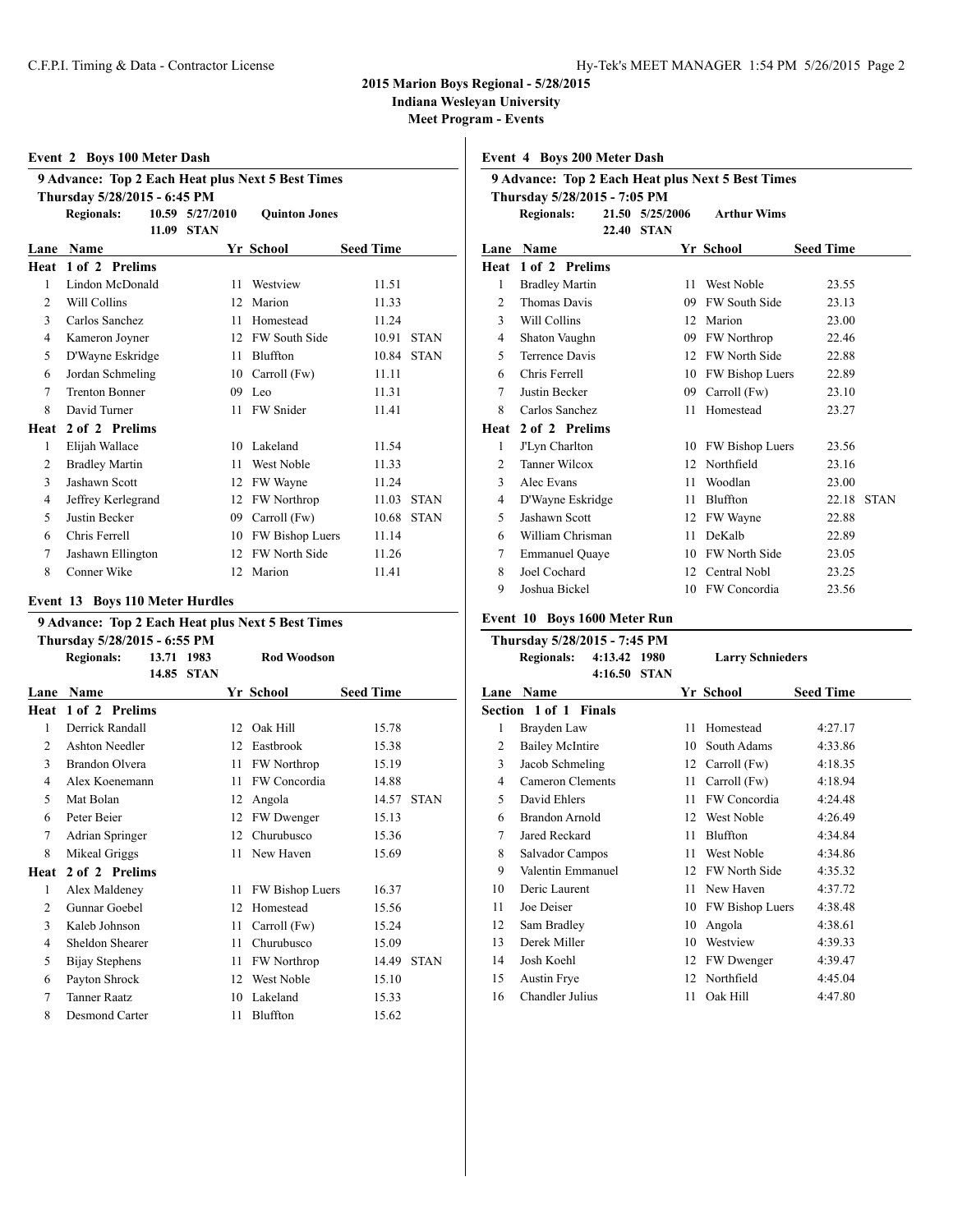### **2015 Marion Boys Regional - 5/28/2015 Indiana Wesleyan University**

**Meet Program - Events**

|         | Event 17 Boys 4x100 Meter Relay |               |            |               |                         |  |  |  |  |
|---------|---------------------------------|---------------|------------|---------------|-------------------------|--|--|--|--|
|         | Thursday 5/28/2015 - 7:55 PM    |               |            |               |                         |  |  |  |  |
|         | <b>Regionals:</b>               |               | 41.74 2004 | Northrop      |                         |  |  |  |  |
|         | Bailey, Hopkins, Wims, Lee      |               |            |               |                         |  |  |  |  |
|         |                                 |               | 42.65 STAN |               |                         |  |  |  |  |
|         | Lane Team                       |               |            | Relay         | <b>Seed Time</b>        |  |  |  |  |
| Section | $1$ of $2$                      | <b>Finals</b> |            |               |                         |  |  |  |  |
| 1       | Wabash                          |               |            |               | 45.34                   |  |  |  |  |
|         | 1) Austin Boggs 12              |               |            |               | 2) Juwan Carter 12      |  |  |  |  |
|         | 3) Noah Cole 12                 |               |            |               | 4) Grant Dirig 12       |  |  |  |  |
|         | 5) Adam Driscoll 11             |               |            |               |                         |  |  |  |  |
| 2       | Norwell                         |               |            |               | 45.08                   |  |  |  |  |
|         | 1) Ivan Allison 11              |               |            |               | 2) Curtis Blackwell 10  |  |  |  |  |
|         | 3) Piercen Harnish 12           |               |            |               | 4) Adam Nahrwold 12     |  |  |  |  |
|         | 5) Connor Nash 11               |               |            |               | 6) Tyler Powell 12      |  |  |  |  |
|         | 7) Jaron Stoppenhagen 11        |               |            |               | 8) Avery Taylor 10      |  |  |  |  |
| 3       | FW Dwenger                      |               |            |               | 45.07                   |  |  |  |  |
|         | 1) David Tippmann 11            |               |            |               | 2) George Talarico 12   |  |  |  |  |
|         | 3) Nolan Till 10                |               |            |               | 4) Mike Hake 10         |  |  |  |  |
|         | 5) Colin Stroud 09              |               |            |               | 6) Alex Currant 11      |  |  |  |  |
| 4       | Huntington N                    |               |            |               | 44.40                   |  |  |  |  |
|         | 1) Drew Fawcett 12              |               |            |               | 2) Cody Jones 10        |  |  |  |  |
|         | 3) Isaac Smith 11               |               |            |               | 4) Adam Woods 12        |  |  |  |  |
|         | 5) Stone Bowers 10              |               |            |               | 6) Houston Lehman 12    |  |  |  |  |
|         | 7) Canaan Powell 10             |               |            |               | 8) Austin Spahr 09      |  |  |  |  |
| 5       | Eastside                        |               |            |               | 44.68                   |  |  |  |  |
|         | 1) Keezan Jarrard 10            |               |            |               | 2) Jesse Eck 12         |  |  |  |  |
|         | 3) Ethan Moughler 12            |               |            |               | 4) Preston Dean 12      |  |  |  |  |
|         | 5) McCullough Baysden 09        |               |            |               |                         |  |  |  |  |
| 6       | Lakeland                        |               |            |               | 44.74                   |  |  |  |  |
|         | 1) Brennen Weimer 10            |               |            |               | 2) Logan Lawrence 12    |  |  |  |  |
|         | 3) Tanner Raatz 10              |               |            |               | 4) Elijah Wallace 10    |  |  |  |  |
|         | 5) Anthony Koluder 11           |               |            |               | 6) Scott Simon 11       |  |  |  |  |
|         | 7) Jacob Jackson 11             |               |            |               | 8) Dominic Christian 11 |  |  |  |  |
| 7       | East Noble                      |               |            |               | 45.27                   |  |  |  |  |
|         | 1) Brant Hile 11                |               |            |               | 2) Kyle Forker 10       |  |  |  |  |
|         | 3) Andrew McCormick             |               |            |               | 4) Jake Torrie 11       |  |  |  |  |
|         | 5) Nathan Gamble 10             |               |            |               | 6) Hunter Delarosa 12   |  |  |  |  |
|         | 7) Daniel Enriquez              |               |            | 8) Adam Dills |                         |  |  |  |  |

## **Section 2 of 2 Finals...(Event 17 Boys 4x100 Meter Relay)**

| 1 | Homestead                    | 43.80                     |
|---|------------------------------|---------------------------|
|   | 1) Gunnar Goebel 12          | 2) Cameron Newhouse 11    |
|   | 3) Jeffrey Chandler Roman 09 | 4) Carlos Sanchez 11      |
|   | 5) Knight Jenkins 09         | 6) Camron Livensparger 10 |
|   | 7) Alex Sheppard 11          | 8) Kiefer Trentacosti 09  |
| 2 | Woodlan                      | 43.51                     |
|   | 1) Amarion Hicks 09          | 2) Alec Evans 11          |
|   | 3) Andrew Elias 12           | 4) Tre'von McCarter 09    |
|   | 5) Andre Hicks 11            | 6) Eric Fuller 09         |
|   | 7) Williamm Harding 11       | 8) Keyshawn White 09      |
| 3 | FW Bishop Luers              | 43.50                     |
|   | 1) J'Lyn Charlton 10         | 2) Chris Ferrell 10       |
|   | 3) Jeremiah Gaston 12        | 4) Matt Paris 11          |
|   | 5) Devin Fritz 12            | 6) Noah Johnson 11        |
|   | 7) Dylan Keating 09          | 8) Alex Maldeney 11       |
| 4 | Carroll (Fw)                 | 42.76                     |
|   | 1) Jordan Schmeling 10       | 2) Alexander Anzeveno 11  |
|   | 3) Nicholas Novotny 10       | 4) Justin Becker 09       |
|   | 5) Nicholas Lee 10           | 6) Timothy Potchka 10     |
|   | 7) Samuel Anderson 11        | 8) Cameron Shank 09       |
| 5 | FW North Side                | 43.16                     |
|   | 1) Terrence Davis 12         | 2) Tarik Davis 12         |
|   | 3) Jashawn Ellington 12      | 4) Emmanuel Quaye 10      |
|   | 5) Casey Moore 12            | 6) Randon Moore 12        |
|   | 7) Shawn Hill 12             | 8) Mike Son 12            |
| 6 | <b>FW</b> Northrop           | 43.25                     |
|   | 1) Alexander Collins 12      | 2) Austin Goggans 12      |
|   | 3) Priest Pendleton 12       | 4) Demetri Shaw 11        |
|   | 5) Shaton Vaughn 09          | 6) Berthel Walters 12     |
| 7 | FW Snider                    | 43.76                     |
|   | 1) Isaac Stiebeling 11       | 2) Damon Thomas 12        |
|   | 3) Jordan Johnson 12         | 4) Caleb Fields 10        |
|   | 5) Keontre' Hughes 10        | 6) Quantavio Bagley 09    |
|   | 7) Jiair Cooper 09           | 8) David Turner 11        |
| 8 | FW South Side                | 44.05                     |
|   | 1) Jacquel Jeanty 11         | 2) Kameron Joyner 12      |
|   | 3) Teryle King 12            | 4) Demontrie Hinton 11    |
|   | 5) Brandon Allmon 11         | 6) Durrell Johnson 11     |
|   | 7) Ronnie Barnett 10         | 8) Thomas Davis 09        |
| 9 | Marion                       | 44.12                     |
|   | 1) Elia Casanova 12          | 2) Will Collins 12        |
|   | 3) Troy McGee 12             | 4) Tre'von Moore 11       |
|   | 5) Ian Reynolds 10           | 6) Keiron Sanders 11      |
|   | 7) Marcus Smith 10           | 8) Conner Wike 12         |
|   |                              |                           |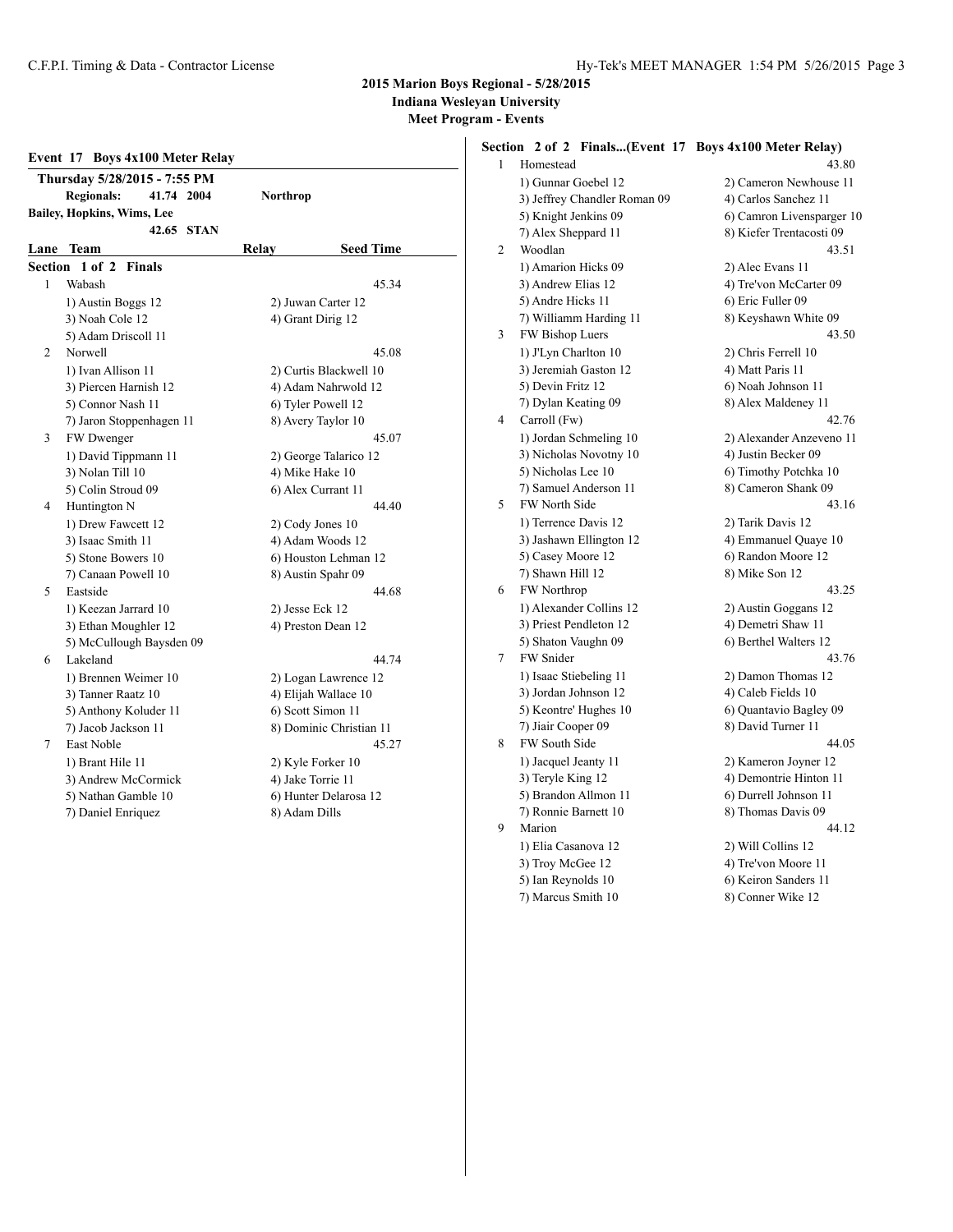### **2015 Marion Boys Regional - 5/28/2015**

**Indiana Wesleyan University**

**Meet Program - Events**

|                | Event 6 Boys 400 Meter Dash  |       |             |    |                      |                  |             |  |  |  |  |  |
|----------------|------------------------------|-------|-------------|----|----------------------|------------------|-------------|--|--|--|--|--|
|                | Thursday 5/28/2015 - 8:05 PM |       |             |    |                      |                  |             |  |  |  |  |  |
|                | <b>Regionals:</b>            | 48.10 | 1981        |    | Jeff Jackson         |                  |             |  |  |  |  |  |
|                |                              | 49.42 | <b>STAN</b> |    |                      |                  |             |  |  |  |  |  |
| Lane           | <b>Name</b>                  |       |             |    | Yr School            | <b>Seed Time</b> |             |  |  |  |  |  |
|                | Section 1 of 2 Finals        |       |             |    |                      |                  |             |  |  |  |  |  |
| 2              | J'Lyn Charlton               |       |             | 10 | FW Bishop Luers      | 54.12            |             |  |  |  |  |  |
| 3              | <b>Emmet Smith</b>           |       |             | 12 | Eastbrook            | 53.83            |             |  |  |  |  |  |
| 4              | <b>Shawn Huss</b>            |       |             | 11 | Lakeland             | 52.47            |             |  |  |  |  |  |
| $\varsigma$    | Matt Sosh                    |       |             | 11 | Mississinewa         | 52.49            |             |  |  |  |  |  |
| 6              | Daniel Overbey               |       |             | 10 | Lakeland             | 53.46            |             |  |  |  |  |  |
| $\tau$         | Ethan Cramer                 |       |             | 10 | Eastbrook            | 53.99            |             |  |  |  |  |  |
| 8              | Jeremiah Gaston              |       |             | 12 | FW Bishop Luers      | 54.18            |             |  |  |  |  |  |
|                | Section 2 of 2 Finals        |       |             |    |                      |                  |             |  |  |  |  |  |
| 1              | Jasper Bassett               |       |             | 12 | DeKalb               | 51.51            |             |  |  |  |  |  |
| $\overline{c}$ | Jalen Royal                  |       |             | 09 | FW Dwenger           | 51.19            |             |  |  |  |  |  |
| 3              | Connor Garcia                |       |             | 09 | FW Concordia         | 50.26            |             |  |  |  |  |  |
| 4              | Allen Wright                 |       |             | 12 | <b>FW Northrop</b>   | 48.36            | <b>STAN</b> |  |  |  |  |  |
| 5              | Jeffrey Kerlegrand           |       |             | 12 | <b>FW Northrop</b>   | 49.17            | <b>STAN</b> |  |  |  |  |  |
| 6              | Conner Gynn                  |       |             | 12 | Carroll (Fw)         | 49.36            | <b>STAN</b> |  |  |  |  |  |
| 7              | Dathan Tippey                |       |             | 09 | Carroll (Fw)         | 50.92            |             |  |  |  |  |  |
| 8              | Casey Moore                  |       |             | 12 | <b>FW North Side</b> | 51.48            |             |  |  |  |  |  |
| 9              | Alex Sheppard                |       |             | 11 | Homestead            | 52.39            |             |  |  |  |  |  |

### **Event 15 Boys 300 Meter Hurdles**

|      | Thursday 5/28/2015 - 8:15 PM |            |             |    |                       |                  |             |  |  |  |  |
|------|------------------------------|------------|-------------|----|-----------------------|------------------|-------------|--|--|--|--|
|      | <b>Regionals:</b>            | 37.45 2004 |             |    | <b>Charles Bailey</b> |                  |             |  |  |  |  |
|      |                              | 38.78      | <b>STAN</b> |    |                       |                  |             |  |  |  |  |
| Lane | <b>Name</b>                  |            |             |    | Yr School             | <b>Seed Time</b> |             |  |  |  |  |
|      | Section 1 of 2 Finals        |            |             |    |                       |                  |             |  |  |  |  |
| 2    | Gunnar Goebel                |            |             | 12 | Homestead             | 42.09            |             |  |  |  |  |
| 3    | Alex Currant                 |            |             | 11 | FW Dwenger            | 41.78            |             |  |  |  |  |
| 4    | Heath Miller                 |            |             | 12 | Northfield            | 41.43            |             |  |  |  |  |
| 5    | Adrian Springer              |            |             | 12 | Churubusco            | 41.51            |             |  |  |  |  |
| 6    | <b>Tanner Raatz</b>          |            |             | 10 | Lakeland              | 41.51            |             |  |  |  |  |
| 7    | Orlando Martinez             |            |             | 11 | Adams Ctrl            | 41.90            |             |  |  |  |  |
| 8    | Jordan Lahr                  |            |             | 09 | New Haven             | 43.06            |             |  |  |  |  |
|      | Section 2 of 2 Finals        |            |             |    |                       |                  |             |  |  |  |  |
| 1    | Austin Shepard               |            |             | 10 | Prairie Heig          | 40.93            |             |  |  |  |  |
| 2    | <b>Blake Dailey</b>          |            |             | 12 | Mississinewa          | 40.67            |             |  |  |  |  |
| 3    | Peter Beier                  |            |             | 12 | FW Dwenger            | 40.20            |             |  |  |  |  |
| 4    | Bijay Stephens               |            |             | 11 | <b>FW Northrop</b>    | 38.73            | <b>STAN</b> |  |  |  |  |
| 5    | Desmond Carter               |            |             | 11 | Bluffton              | 39.77            |             |  |  |  |  |
| 6    | Alex Koenemann               |            |             | 11 | FW Concordia          | 40.08            |             |  |  |  |  |
| 7    | <b>Brett Woods</b>           |            |             | 11 | FW Northrop           | 40.63            |             |  |  |  |  |
| 8    | Mat Bolan                    |            |             | 12 | Angola                | 40.83            |             |  |  |  |  |
| 9    | Nickolas Ridgeway            |            |             | 09 | Carroll (Fw)          | 41.30            |             |  |  |  |  |
|      |                              |            |             |    |                       |                  |             |  |  |  |  |

**Event 8 Boys 800 Meter Run**

|      | Thursday 5/28/2015 - 8:25 PM |         |                             |    |                    |                  |  |  |  |  |  |
|------|------------------------------|---------|-----------------------------|----|--------------------|------------------|--|--|--|--|--|
|      | <b>Regionals:</b>            | 1:55.36 | 1:53.21 1983<br><b>STAN</b> |    | <b>Mark Keller</b> |                  |  |  |  |  |  |
| Lane | <b>Name</b>                  |         |                             |    | Yr School          | <b>Seed Time</b> |  |  |  |  |  |
|      | Section 1 of 1 Finals        |         |                             |    |                    |                  |  |  |  |  |  |
| 1 A  | Sam Hall                     |         |                             | 12 | Wabash             | 1:58.03          |  |  |  |  |  |
| 1B   | Josh Perkins                 |         |                             | 11 | Prairie Heig       | 2:01.04          |  |  |  |  |  |
| 1C   | McGerran Clouser             |         |                             | 11 | South Adams        | 2:03.81          |  |  |  |  |  |
| 1D   | <b>Garrett Burns</b>         |         |                             | 12 | Leo                | 2:04.63          |  |  |  |  |  |
| 2A   | <b>Wesley Garrison</b>       |         |                             | 11 | Carroll (Fw)       | 1:58.84          |  |  |  |  |  |
| 2B   | Jacob Schmeling              |         |                             | 12 | Carroll (Fw)       | 2:01.93          |  |  |  |  |  |
| 2C   | Valentin Emmanuel            |         |                             | 12 | FW North Side      | 2:03.83          |  |  |  |  |  |
| 2D   | Shane Curtis                 |         |                             | 12 | Oak Hill           | 2:04.72          |  |  |  |  |  |
| 3A   | Jared Reckard                |         |                             | 11 | Bluffton           | 2:00.00          |  |  |  |  |  |
| 3B   | Mitch Perkins                |         |                             | 11 | Prairie Heig       | 2:03.50          |  |  |  |  |  |
| 3C   | Alexander DeLuna             |         |                             | 11 | West Noble         | 2:03.99          |  |  |  |  |  |
| 3D   | Joey Mullins                 |         |                             | 11 | FW Wayne           | 2:04.75          |  |  |  |  |  |
| 4A   | Greg Tippmann                |         |                             | 12 | FW Dwenger         | 2:00.73          |  |  |  |  |  |
| 4B   | Joe Deiser                   |         |                             | 10 | FW Bishop Luers    | 2:03.73          |  |  |  |  |  |
| 4C   | Gavin Kaehr                  |         |                             | 12 | Adams Ctrl         | 2:04.51          |  |  |  |  |  |
| 4D   | David Steffen                |         |                             | 11 | South Adams        | 2:04.88          |  |  |  |  |  |

# **Event 11 Boys 3200 Meter Run**

| Thursday 5/28/2015 - 8:45 PM |                              |                       |                   |                  |  |  |  |
|------------------------------|------------------------------|-----------------------|-------------------|------------------|--|--|--|
|                              | <b>Regionals:</b>            | $9:07.18$ $5/22/2008$ | <b>Andy Bayer</b> |                  |  |  |  |
|                              | 9:16.26                      | <b>STAN</b>           |                   |                  |  |  |  |
| Lane                         | Name                         |                       | Yr School         | <b>Seed Time</b> |  |  |  |
|                              | <b>Section 1 of 1 Finals</b> |                       |                   |                  |  |  |  |
| 1                            | Mark Beckmann                | 12                    | DeKalb            | 9:41.62          |  |  |  |
| 2                            | Joe Vandiver                 | 11                    | <b>East Noble</b> | 9:45.38          |  |  |  |
| 3                            | Cameron Clements             | 11                    | Carroll (Fw)      | 9:23.83          |  |  |  |
| 4                            | Roman Jennings               | 10                    | FW Snider         | 9:23.99          |  |  |  |
| 5                            | Brayden Law                  | 11                    | Homestead         | 9:32.68          |  |  |  |
| 6                            | Brandon Arnold               | 12                    | West Noble        | 9:35.50          |  |  |  |
| 7                            | <b>Dustin Starnes</b>        | 10                    | FW Northrop       | 9:49.95          |  |  |  |
| 8                            | <b>Richmond Stoltzfus</b>    | 09                    | Westview          | 9:51.94          |  |  |  |
| 9                            | Noah Steffen                 | 10                    | Norwell           | 10:02.29         |  |  |  |
| 10                           | Will Emery                   | 11                    | Leo               | 10:05.50         |  |  |  |
| 11                           | Jack Beakas                  | 10                    | DeKalb            | 10:06.49         |  |  |  |
| 12                           | Tyler Weirick                | 11                    | Norwell           | 10:08.38         |  |  |  |
| 13                           | <b>Ben Strasen</b>           | 11                    | FW Concordia      | 10:12.59         |  |  |  |
| 14                           | <b>Austin Frye</b>           | 12                    | Northfield        | 10:13.60         |  |  |  |
| 15                           | Michael Conte                | 11                    | Homestead         | 10:18.99         |  |  |  |
| 16                           | Dustin Campbell              | 12                    | Huntington N      | 10:23.32         |  |  |  |
|                              |                              |                       |                   |                  |  |  |  |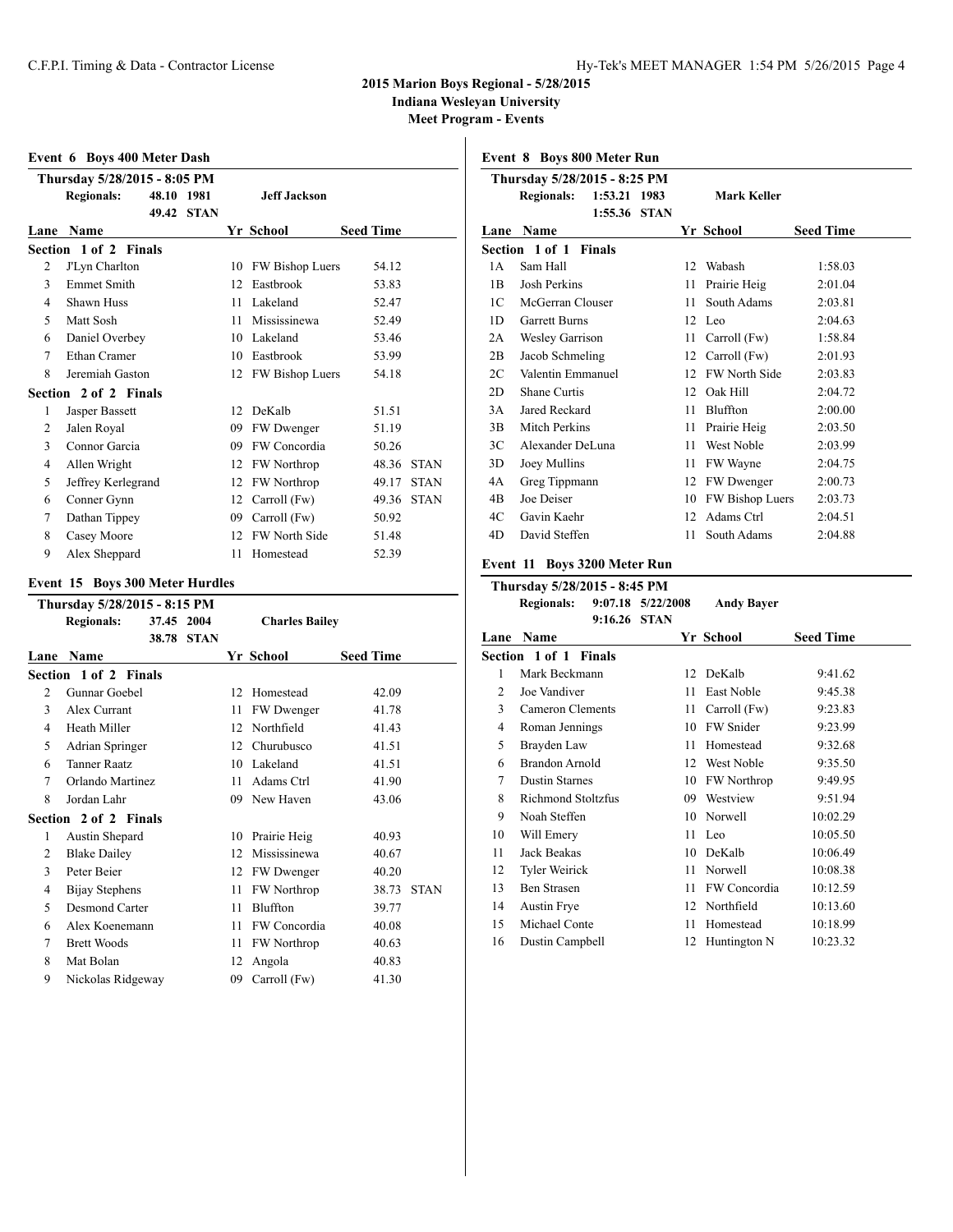### **2015 Marion Boys Regional - 5/28/2015 Indiana Wesleyan University**

**Meet Program - Events**

|              | Event 19 Boys 4x400 Meter Relay                 |                            |                        |  |  |
|--------------|-------------------------------------------------|----------------------------|------------------------|--|--|
|              | Thursday 5/28/2015 - 9:05 PM                    |                            |                        |  |  |
|              | <b>Regionals:</b><br>3:16.92 1981               | <b>South Side</b>          |                        |  |  |
|              | P Birchfield, R Birchfield, J Jackson, Williams |                            |                        |  |  |
|              | 3:21.06 STAN                                    |                            |                        |  |  |
| Lane         | <b>Team</b>                                     | Relay                      | <b>Seed Time</b>       |  |  |
|              | Section 1 of 2<br><b>Finals</b>                 |                            |                        |  |  |
| $\mathbf{1}$ | <b>Bellmont</b>                                 |                            | 3:36.06                |  |  |
|              | 1) Zechary Irwin 12                             | 2) Christopher Laughlin 12 |                        |  |  |
|              | 3) Connor Ross 11                               |                            | 4) Clayton Sheehan 10  |  |  |
|              | 5) Nathaniel Brewer 10                          |                            | 6) Vincent Faurote 12  |  |  |
|              | 7) Nicolas Garcia 09                            |                            | 8) Gareth Harvey 10    |  |  |
| 2            | Prairie Heig                                    |                            | 3:32.76                |  |  |
|              | 1) Austin Shepard 10                            |                            | 2) Mitch Perkins 11    |  |  |
|              | 3) Josh Perkins 11                              |                            | 4) David Rodriguez 12  |  |  |
|              | 5) Kade Gerbers 11                              | 6) Kendall Perkins 10      |                        |  |  |
|              | 7) Curtis Fink 11                               |                            | 8) Christian Sutton 09 |  |  |
| 3            | Leo                                             | 3:32.54                    |                        |  |  |
|              | 1) Dominic Benson 11                            |                            | 2) Jacob Mellady 10    |  |  |
|              | 3) Nate Werling 11                              |                            | 4) Alejandro Flores 09 |  |  |
|              | 5) Chris Horn 12                                | 6) Trenton Bonner 09       |                        |  |  |
|              | 7) Garrett Burns 12                             |                            |                        |  |  |
| 4            | Bluffton                                        |                            | 3:31.82                |  |  |
|              | 1) Desmond Carter 11                            |                            | 2) Dakota Cole 11      |  |  |
|              | 3) Tad Makowski 12                              | 4) JaMonte McCarey 09      |                        |  |  |
|              | 5) Jared Reckard 11                             |                            |                        |  |  |
| 5            | Marion                                          |                            | 3:31.83                |  |  |
|              | 1) Morgan Bounds 12                             |                            | 2) Will Collins 12     |  |  |
|              | 3) Isaiah Fuller 11                             | 4) Adrien Howard 11        |                        |  |  |
|              | 5) Troy McGee 12                                |                            | 6) Ian Reynolds 10     |  |  |
|              | 7) Noah Shigley 10                              | 8) Marcus Smith 10         |                        |  |  |
| 6            | Central Nobl                                    |                            | 3:32.42                |  |  |
|              | 1) Nick Tayloe 10                               |                            | 2) Jacob Galligher 11  |  |  |
|              | 3) Aaron Jordan 12                              | 4) Joel Cochard 12         |                        |  |  |
|              | 5) Joe Freeman 12                               |                            | 6) Elijah Andrews 11   |  |  |
| 7            | Oak Hill                                        |                            | 3:33.78                |  |  |
|              | 1) Tristan Babbitt 12                           |                            | 2) Grant Brown 12      |  |  |
|              | 3) Shane Curtis 12                              |                            | 4) Joel Durkes 11      |  |  |
|              | 5) Chandler Julius 11                           |                            | 6) Derrick Randall 12  |  |  |
|              | 7) Nate Saylors 12                              |                            | 8) Cavan Williams 10   |  |  |

## **Section 2 of 2 Finals...(Event 19 Boys 4x400 Meter Relay)**

| 1 | FW Bishop Luers         | 3:30.80                      |
|---|-------------------------|------------------------------|
|   | 1) J'Lyn Charlton 10    | 2) Alex Maldeney 11          |
|   | 3) Chris Ferrell 10     | 4) Jeremiah Gaston 12        |
|   | 5) Devin Fritz 12       | 6) Dylan Keating 09          |
|   | 7) Joe Deiser 10        | 8) Matt Paris 11             |
| 2 | DeKalb                  | 3:29.33                      |
|   | 1) Clayton Travis 12    | 2) Tycius Meyer 10           |
|   | 3) William Chrisman 11  | 4) Jasper Bassett 12         |
|   | 5) Adam Osterman 11     | 6) Andrew Graves 11          |
| 3 | Churubusco              | 3:27.48                      |
|   | 1) Chance Gallmeier 11  | 2) Blake Gross 12            |
|   | 3) Caleb Partin 11      | 4) Luke Lilmars 12           |
|   | 5) Jarred Ostler 10     | 6) Landon Lilmars 12         |
|   | 7) Alex Turnbow 12      | 8) Jeff Wallace 11           |
| 4 | FW Northrop             | 3:20.26<br><b>STAN</b>       |
|   | 1) Bijay Stephens 11    | 2) Brett Woods 11            |
|   | 3) Allen Wright 12      | 4) Jeffrey Kerlegrand 12     |
|   | 5) Reese Fanning 11     | 6) Shaton Vaughn 09          |
|   | 7) Austin Goggans 12    | 8) Justice Goodwell 11       |
| 5 | FW North Side           | 3:23.91                      |
|   | 1) Shawn Hill 12        | 2) Terrence Davis 12         |
|   | 3) Tarik Davis 12       | 4) Casey Moore 12            |
|   | 5) Sergio Cobos 12      | 6) Colton Magan 12           |
|   | 7) Valentin Emmanuel 12 | 8) Emmanuel Quaye 10         |
| 6 | Carroll (Fw)            | 3:25.53                      |
|   | 1) Kevin Salter 12      | 2) Conner Gynn 12            |
|   | 3) Nicholas Novotny 10  | 4) Dathan Tippey 09          |
|   | 5) Wesley Garrison 11   | 6) Jacob Schmeling 12        |
|   | 7) Ben Schwartz 11      | 8) Jerrod Rekeweg 09         |
| 7 | FW Dwenger              | 3:29.70                      |
|   | 1) Peter Beier 12       | 2) Jordan McHenry 12         |
|   | 3) Jalen Royal 09       | 4) Greg Tippmann 12          |
|   | 5) Aric Campbell 10     | 6) Jacob Hursh 10            |
|   | 7) Mike Manning 10      |                              |
| 8 | Homestead               | 3:30.84                      |
|   | 1) Caleb Baker 10       | 2) Jeffrey Chandler Roman 09 |
|   | 3) Alex Sheppard 11     | 4) Ezra Suozzi 09            |
|   | 5) Knight Jenkins 09    | 6) Peyton Ratliff 09         |
|   | 7) Carlos Sanchez 11    | 8) Spencer Scholl 11         |
| 9 | <b>FW South Side</b>    | 3:30.87                      |
|   | 1) Demontrie Hinton 11  | 2) Ronnie Barnett 10         |
|   | 3) Quantesse Book 10    | 4) Latrell Copeland 12       |
|   | 5) Brandon Allmon 11    | 6) Jacquel Jeanty 11         |
|   | 7) Dennis Johnson 10    | 8) Kameron Joyner 12         |
|   |                         |                              |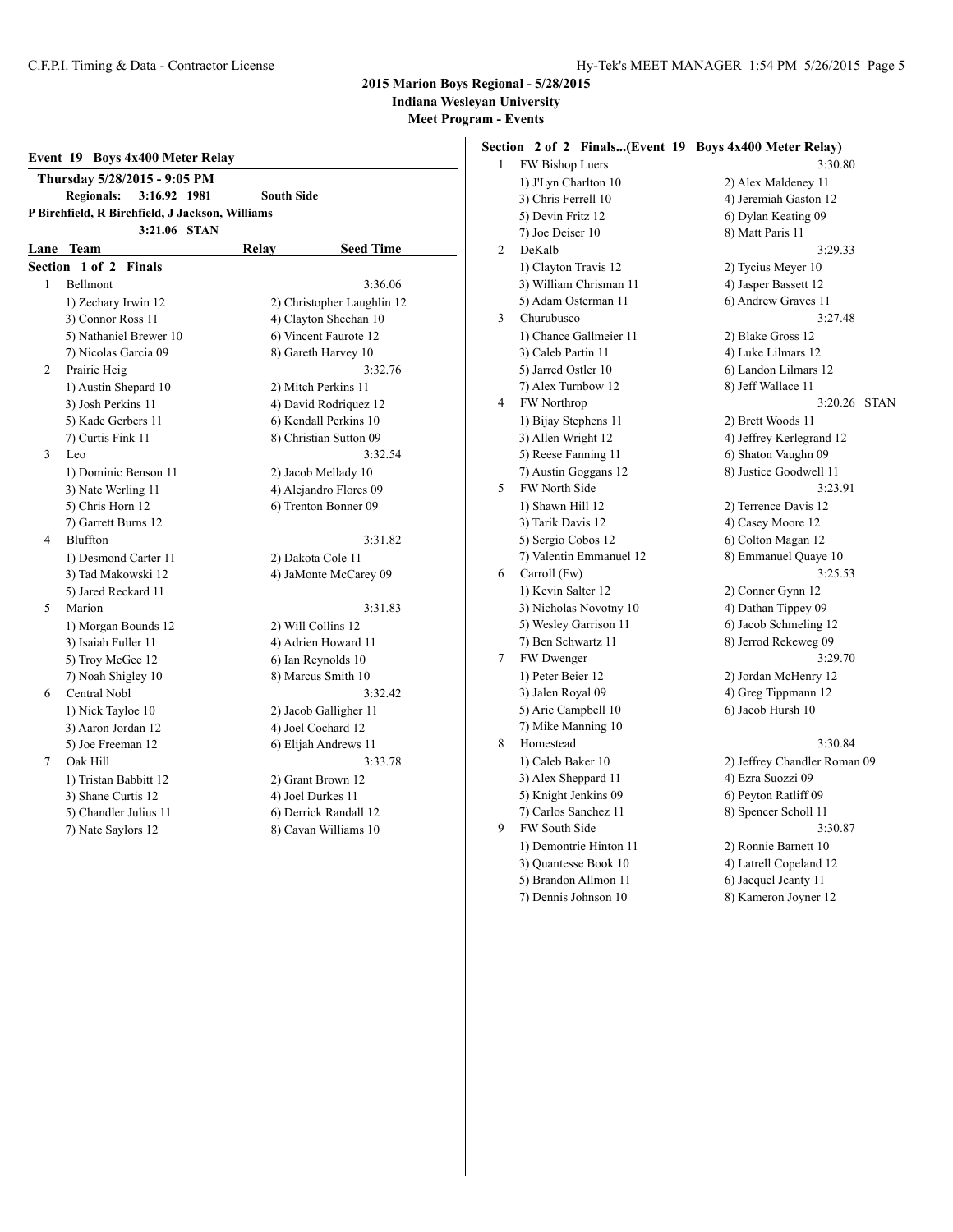### **2015 Marion Boys Regional - 5/28/2015**

**Indiana Wesleyan University**

**Meet Program - Events**

|     | Event 23 Boys High Jump      |              |             |    |                   |                  |             |
|-----|------------------------------|--------------|-------------|----|-------------------|------------------|-------------|
|     | Thursday 5/28/2015 - 6:00 PM |              |             |    |                   |                  |             |
|     | <b>Regionals:</b>            | 7-01.25 1983 |             |    | <b>Mike Burns</b> |                  |             |
|     |                              | $6 - 04.00$  | <b>STAN</b> |    |                   |                  |             |
| Pos | Name                         |              |             |    | Yr School         | <b>Seed Mark</b> |             |
|     | Flight 1 of 1 Finals         |              |             |    |                   |                  |             |
| 1   | Loren Hahn                   |              |             | 12 | Woodlan           | $5 - 10.00$      |             |
| 2   | Ethan Moughler               |              |             | 12 | Eastside          | $5 - 10.00$      |             |
| 3   | Mat Bolan                    |              |             | 12 | Angola            | $5 - 10.00$      |             |
| 4   | <b>Austin Bennett</b>        |              |             | 12 | Carroll (Fw)      | $5 - 10.00$      |             |
| 5   | Will Yank                    |              |             | 12 | Oak Hill          | $5 - 10.00$      |             |
| 6   | Keaton Coleman               |              |             | 11 | Southern Wel      | $5 - 10.00$      |             |
| 7   | Jacob Galligher              |              |             | 11 | Central Nobl      | $5 - 10.00$      |             |
| 8   | James Dolmanet               |              |             | 12 | Wabash            | $5 - 10.00$      |             |
| 9   | Trever Kraner                |              |             | 11 | New Haven         | $5 - 10.00$      |             |
| 10  | Cameron Newhouse             |              |             | 11 | Homestead         | $6 - 00.00$      |             |
| 11  | Kaleb Johnson                |              |             | 11 | Carroll (Fw)      | $6 - 00.00$      |             |
| 12  | Jashawn Ellington            |              |             | 12 | FW North Side     | $6 - 00.00$      |             |
| 13  | Aaron Bienz                  |              |             | 11 | Bellmont          | 6-01.00          |             |
| 14  | Lindon McDonald              |              |             | 11 | Westview          | $6 - 02.00$      |             |
| 15  | Joel Cochard                 |              |             | 12 | Central Nobl      | $6 - 02.00$      |             |
| 16  | <b>Isaac Brown</b>           |              |             |    | DeKalb            | $6 - 04.00$      | <b>STAN</b> |

### **Event 25 Boys Pole Vault**

|                | Thursday 5/28/2015 - 6:00 PM |          |             |                        |                  |             |
|----------------|------------------------------|----------|-------------|------------------------|------------------|-------------|
|                | <b>Regionals:</b>            | $17-00$  | 5/22/2008   | <b>Kevin Schipper</b>  |                  |             |
|                |                              | 14-04.00 | <b>STAN</b> |                        |                  |             |
| Pos            | Name                         |          |             | Yr School              | <b>Seed Mark</b> |             |
| Flight         | 1 of 1 Finals                |          |             |                        |                  |             |
| 1              | Jeffrey Salay                |          | 12          | Carroll (Fw)           | $11 - 10.00$     |             |
| $\overline{c}$ | Luke Fillers                 |          | 11          | Norwell                | $11 - 10.00$     |             |
| 3              | Brennen Weimer               |          | 10          | Lakeland               | $11 - 10.00$     |             |
| 4              | Jonathon Moss                |          | 12          | DeKalb                 | 12-04.00         |             |
| 5              | <b>Grant Brown</b>           |          | 12          | Oak Hill               | 12-04.00         |             |
| 6              | Sean Meenagh                 |          | 12          | <b>FW Northrop</b>     | 12-04.00         |             |
| 7              | Connor Nash                  |          | 11          | Norwell                | 12-04.00         |             |
| 8              | Sheldon Shearer              |          | 11          | Churubusco             | 12-10.00         |             |
| 9              | Jeremy Seiler                |          | 11          | Fremont                | 12-10.00         |             |
| 10             | Lyle McParlan                |          | 12          | Churubusco             | 13-01.00         |             |
| 11             | Richard Mon                  |          | 11          | <b>FW</b> Northrop     | 13-01.00         |             |
| 12             | Vincent Schipper             |          | 11          | FW Dwenger             | 13-04.00         |             |
| 13             | Adam Woods                   |          | 12          | Huntington N           | 13-04.00         |             |
| 14             | Houston Lehman               |          | 12          | Huntington N           | 13-10.00         |             |
| 15             | Ryan Shaffer                 |          | 12          | New Haven              | 14-01.00         |             |
| 16             | Devin Fritz                  |          | 12          | <b>FW Bishop Luers</b> | 14-04.00         | <b>STAN</b> |
|                |                              |          |             |                        |                  |             |

### **Event 27 Boys Long Jump**

|                | Thursday 5/28/2015 - 6:00 PM |              |             |    |                      |                  |             |
|----------------|------------------------------|--------------|-------------|----|----------------------|------------------|-------------|
|                | <b>Regionals:</b>            | 24-10.50     | 1999        |    | <b>Rolando Scott</b> |                  |             |
|                |                              | $22 - 02.50$ | <b>STAN</b> |    |                      |                  |             |
| Pos            | <b>Name</b>                  |              |             |    | Yr School            | <b>Seed Mark</b> |             |
|                | Flight 1 of 2 Finals         |              |             |    |                      |                  |             |
| 1              | Jashawn Scott                |              |             | 12 | FW Wayne             | 20-04.50         |             |
| $\overline{2}$ | David Tippmann               |              |             | 11 | <b>FW</b> Dwenger    | 20-05.50         |             |
| 3              | Hunter Malott                |              |             | 12 | <b>East Noble</b>    | 20-05.50         |             |
| 4              | Heath Miller                 |              |             | 12 | Northfield           | 20-06.00         |             |
| 5              | <b>Drew Fawcett</b>          |              |             | 12 | Huntington N         | 20-07.75         |             |
| 6              | Bijay Stephens               |              |             | 11 | FW Northrop          | 21-02.50         |             |
| 7              | D'Wayne Eskridge             |              |             | 11 | Bluffton             | 22-04.75         | <b>STAN</b> |
| 8              | Preston Dean                 |              |             | 12 | Eastside             | 22-08.00         | <b>STAN</b> |
|                | Flight 2 of 2 Finals         |              |             |    |                      |                  |             |
| 1              | Colton Magan                 |              |             | 12 | <b>FW North Side</b> | 20-00.50         |             |
| 2              | Peyton Watson                |              |             | 11 | Eastbrook            | 20-01.75         |             |
| 3              | James Gardner                |              |             | 09 | New Haven            | 20-02.25         |             |
| 4              | Matt Paris                   |              |             | 11 | FW Bishop Luers      | 20-02.25         |             |
| 5              | Williamm Harding             |              |             | 11 | Woodlan              | 20-02.50         |             |
| 6              | Kaleb Johnson                |              |             | 11 | Carroll (Fw)         | 20-03.00         |             |
| 7              | Payton Shrock                |              |             | 12 | West Noble           | 20-04.00         |             |
| 8              | Samuel Anderson              |              |             | 11 | Carroll (Fw)         | 20-04.50         |             |

### **Event 29 Boys Discus Throw**

|        | Thursday 5/28/2015 - 6:00 PM |        |             |    |                   |                  |
|--------|------------------------------|--------|-------------|----|-------------------|------------------|
|        | <b>Regionals:</b>            | 207-07 | 1990        |    | <b>Gregg Hart</b> |                  |
|        |                              | 160-08 | <b>STAN</b> |    |                   |                  |
| Pos    | Name                         |        |             |    | Yr School         | <b>Seed Mark</b> |
|        | Flight 1 of 2 Finals         |        |             |    |                   |                  |
| 1      | Zachary Watson               |        |             |    | 12 New Haven      | 130-04           |
| 2      | Curtis Blackwell             |        |             | 10 | Norwell           | 134-03           |
| 3      | John Grush                   |        |             |    | 12 Leo            | 135-02           |
| 4      | Kyler Perez                  |        |             | 12 | Garrett           | 135-07.75        |
| 5      | Tanner Engle                 |        |             | 12 | Adams Ctrl        | 135-11           |
| 6      | Piercen Harnish              |        |             | 12 | Norwell           | 139-04           |
| 7      | Luke Maurer                  |        |             | 12 | Garrett           | 139-09.50        |
| 8      | Doug Cook                    |        |             | 12 | Woodlan           | 142-04           |
| Flight | 2 of 2 Finals                |        |             |    |                   |                  |
| 1      | Jarod McIntire               |        |             | 12 | Southern Wel      | 143-01           |
| 2      | Jacob Thompson               |        |             | 10 | Eastside          | 143-02.25        |
| 3      | Matt Klenke                  |        |             | 10 | Alexandria M      | 143-03           |
| 4      | Keegan Scott                 |        |             | 12 | Oak Hill          | 146-02           |
| 5      | Drew LeFever                 |        |             | 11 | South Adams       | 149-09           |
| 6      | Eric Cagnet                  |        |             | 12 | Angola            | 150-03.75        |
| 7      | James Jamicich               |        |             | 11 | Carroll (Fw)      | 151-02           |
| 8      | <b>Grant Harris</b>          |        |             | 11 | Southern Wel      | 160-07           |